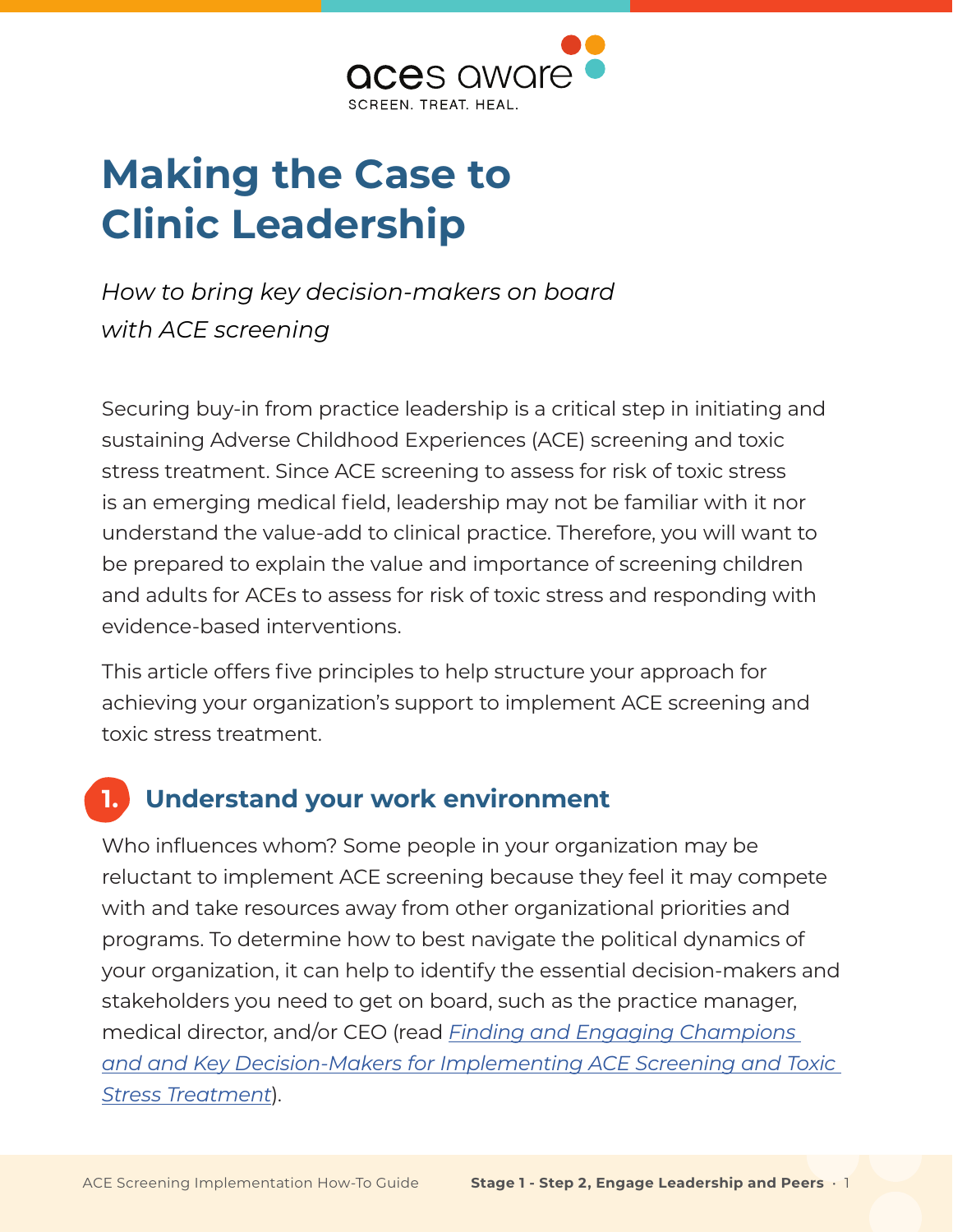It also can be helpful to think about how other new efforts have been successfully introduced into your organization in the past. Furthermore, it is important to anticipate how the ACE screening process may impact each member of the clinical team and existing clinical workflows (e.g., changes to the language used in patient conversations, when patients get roomed, data entry requirements, and patient education needed) so you can anticipate and proactively address concerns.

## **2. Align with leadership priorities**

What are your organization's existing goals and priorities? They may include population health management initiatives (e.g., mitigate chronic health issues, improve health equity), efforts to integrate medical and behavioral health, or working to be recognized as a patient-centered medical home.

If ACE screening can support achieving at least one of your organization's strategic goals, you can make a stronger case for prioritizing ACE screening, integrating it into existing work, and requesting resources. How can ACE screening support existing goals and priorities? For example, screening for ACEs and treatment of toxic stress can be an essential practice for improving individual and population health and making health care more equitable.

## **3. Anticipate and address potential barriers**

What will leadership's concerns be? Before you engage with leaders, think about any barriers, practical issues, and concerns that might come up during discussion so that you are prepared to address them. Questions may include:

- **•** Will there be any required additional costs and resources?
- **•** How will we integrate ACE screening into the existing clinic workflow?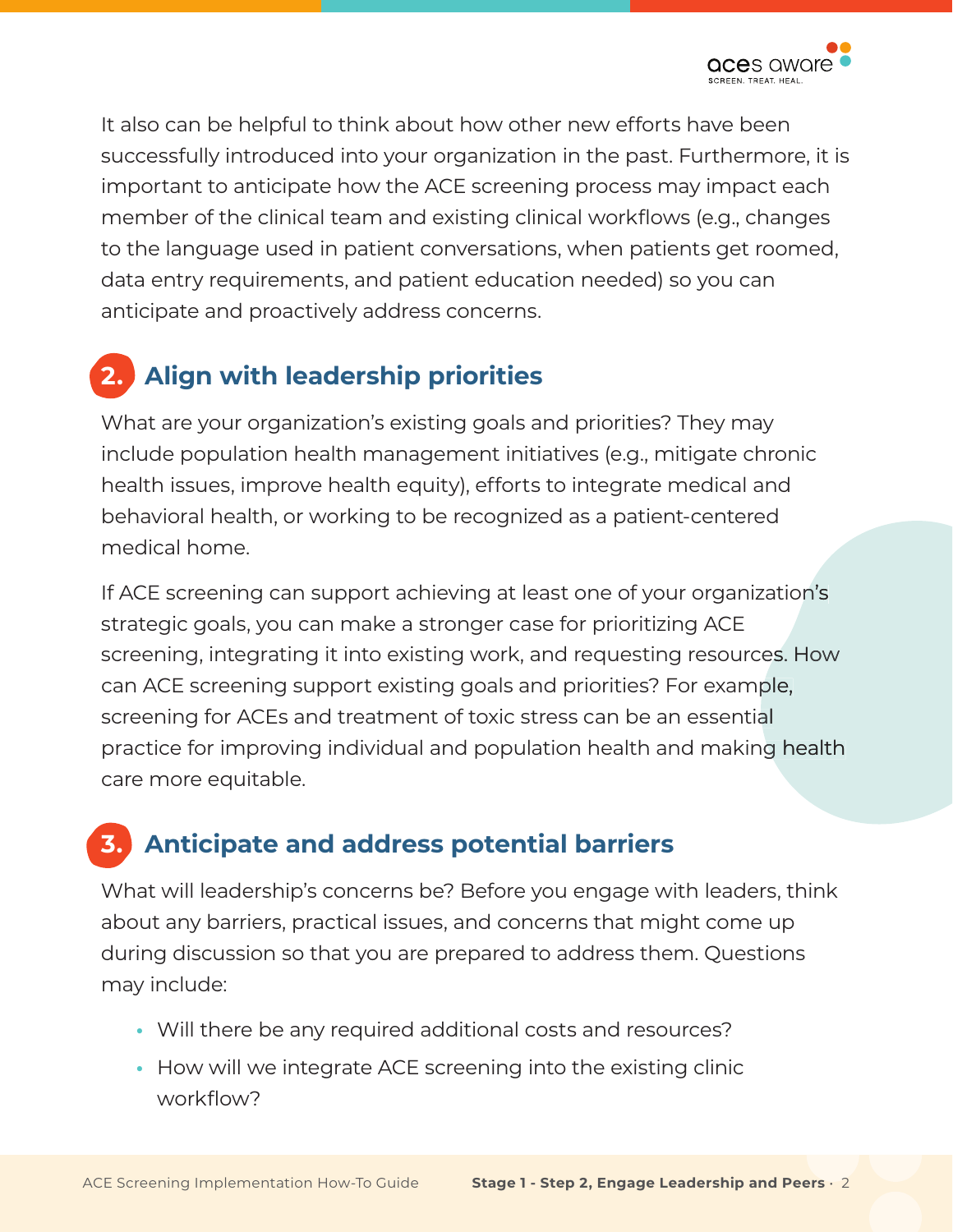

**•** What impact will ACE screening have on our team (e.g., clinician and staff time, burnout, secondary traumatic stress)?

ACE screening and toxic stress treatment has been successfully integrated into a wide range of clinical settings — from small to large — and practice specialties including pediatric primary care, $^1$  adult primary care, $^2$  $^2$  family medicine,<sup>[3](#page-4-0)</sup> and women's health and prenatal care.<sup>[4](#page-4-0)</sup> It can be effective to highlight examples of practices similar to yours that have successfully overcome challenges and implemented ACE screening. The case studies in this How-To Guide can be a good place to start.

In addition, more information about common questions and concerns that implementation teams have encountered in the past can be found in the [FAQs](http://www.acesaware.org/resources/faq/).

#### **4. Propose starting small**

Does it have to be all or nothing? Implementing ACE screening and toxic stress treatment across your organization may seem like a tough sell, particularly given all of the other work going on. One way to begin moving forward is by reviewing your practice's experience in successfully implementing other clinical care changes and thinking about how to learn from and build on these approaches.

It may be practical to start with a smaller pilot to try out the selected ACE screening approach. Data can be collected to demonstrate the potential value of screening to patient care and to support decision-making to inform how the program is scaled over time. (Stage 3 of this How-To Guide provides more information on scaling up a pilot and how to collect and track performance indicators.)

A pilot generally requires fewer resources, can be conducted with little formal support, and allows you to demonstrate the feasibility of ACE screening within your organization. It can also demonstrate your clinic's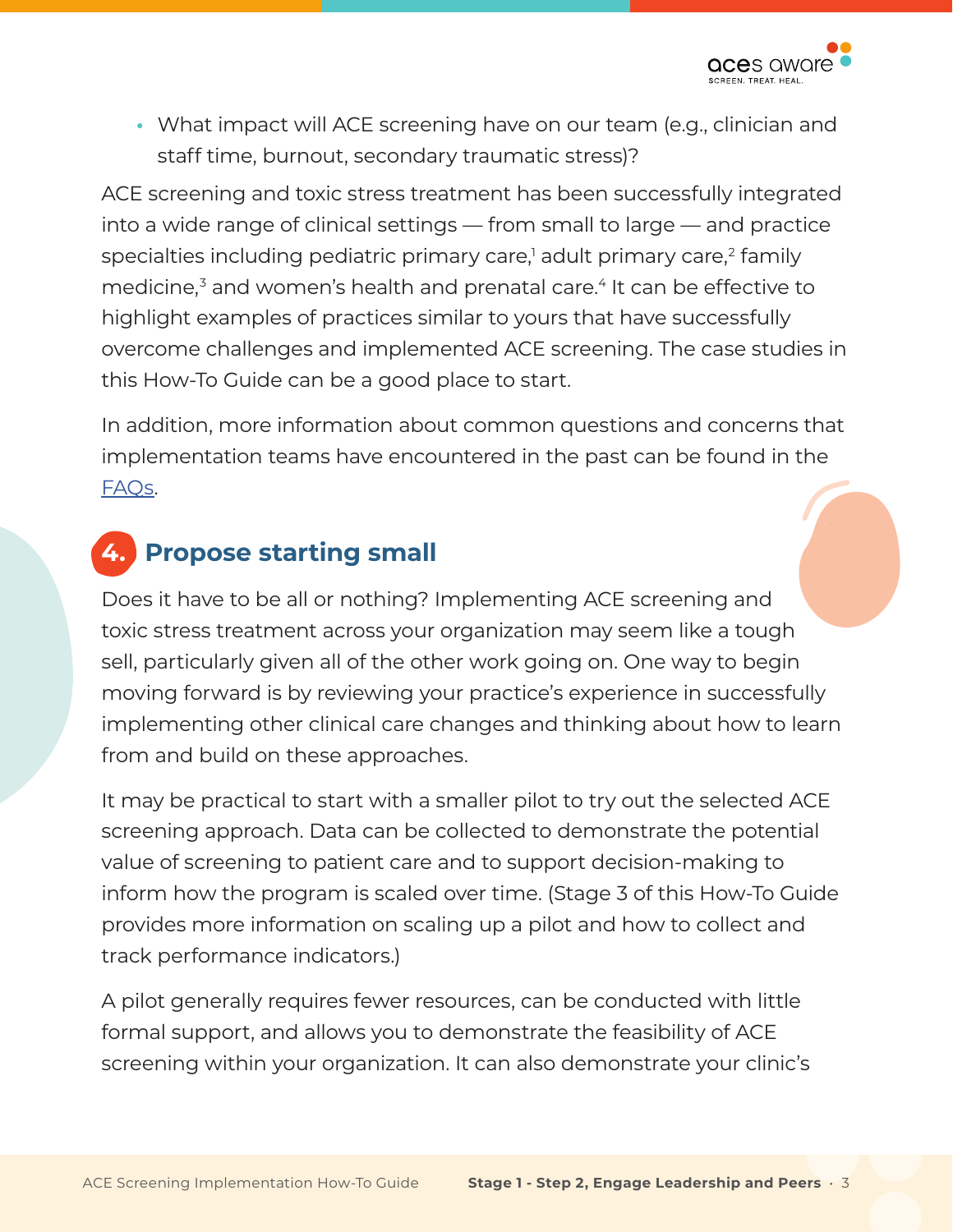

commitment and capacity to ultimately implement ACE screening and toxic stress treatment across the organization. You can approach designing an ACE screening pilot in different ways. Ideas that can be adapted from other ACE screening pilots include:<sup>5</sup>

- **•** Limit screening to patients of only one or a few clinicians
- **•** Screen patients only on certain days/times
- **•** Screen a specified/limited number of patients each day
- **•** Screen for a specified time period
- **•** Start by screening a certain sub-population of patients; i.e., all 4-yearolds or all pregnant patients.

For more information about piloting, read No One Size Fits All: Different [Approaches to Piloting ACE Screening and Toxic Stress Treatment.](http://www.acesaware.org/wp-content/uploads/2021/05/No-One-Size-Fits-All-Different-Approaches-to-Piloting-ACE-Screening-and-Toxic-Stress-Treatment.pdf)

## **5. Stay the course**

What do you do if leadership turns you down? Do not be discouraged if your initial attempt to secure buy-in from leadership is unsuccessful. Instead, work to address the concerns they bring up and suggest revisiting the conversation at a later date. In the meantime, continue to strategize how to align ACE screening and toxic stress treatment with your organization's priorities and consider starting (or continuing) a small pilot screening program. You and other ACE screening champions at your clinic can also continue to engage and educate leadership, clinical teams, and staff about the science of ACEs and toxic stress, as well as the importance of ACE screening and evidence-based responses.

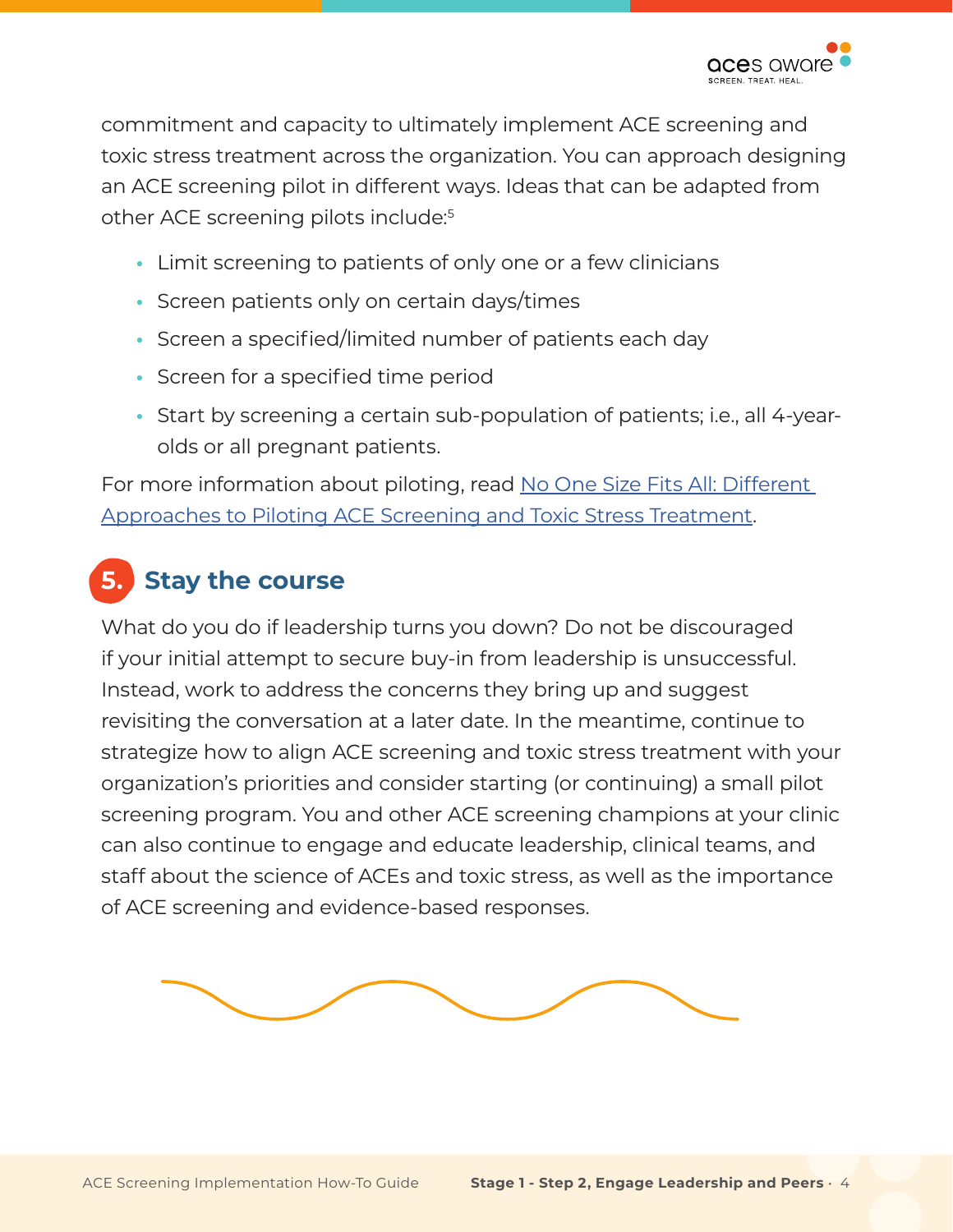

#### <span id="page-4-0"></span>**Citations**

- 1 Koita K, Long D, Hessler D, et al. Development and implementation of a pediatric Adverse Childhood Experiences (ACEs) and other determinants of health questionnaire in the pediatric medical home: A pilot study. *PLoS One* 2018; **13**(12): e0208088.; Purewal SK, Bucci M, Wang LG, et al. Screening for Adverse Childhood Experiences (ACEs) in an integrated pediatric care model. *Zero to Three* 2016; **36**(3): 10-7.; Selvaraj K, Ruiz MJ, Aschkenasy J, et al. Screening for toxic stress risk factors at well-child visits: The Addressing Social Key Questions for Health Study. *Journal of Pediatrics* 2019; **205**: 244-9.e4.; Conn A-M, Szilagyi MA, Jee SH, Manly JT, Briggs R, Szilagyi PG. Parental perspectives of screening for Adverse Childhood Experiences in pediatric primary care. *Families, Systems, & Health* 2018; **36**(1): 62-72.; Kia-Keating M, Barnett ML, Liu SR, Sims GM, Ruth AB. Trauma-responsive care in a pediatric setting: Feasibility and acceptability of screening for Adverse Childhood Experiences. *American Journal of Community Psychology* 2019; **64**(3-4): 286-97.; Marie-Mitchell A, Lee J, Siplon C, Chan F, Riesen S, Vercio C. Implementation of the Whole Child Assessment to screen for Adverse Childhood Experiences. *Global Pediatric Health* 2019; **6**: 2333794X1986209.; Marsicek SM, Morrison JM, Manikonda N, O'Halleran M, Spoehr-Labutta Z, Brinn M. Implementing standardized screening for Adverse Childhood Experiences in a pediatric resident continuity clinic. *Pediatric Quality and Safety* 2019; **4**(2): e154.; Choi KR, McCreary M, Ford JD, Rahmanian Koushkaki S, Kenan KN, Zima BT. Validation of the Traumatic Events Screening Inventory for ACEs. *Pediatrics* 2019; **143**(4): e20182546.; DiGangi MJ, Negriff S. The implementation of screening for Adverse Childhood Experiences in pediatric primary care. *Journal of Pediatrics*  2020; **222**: 174-9.e2.
- 2 Goldstein E, Athale N, Sciolla AF, Catz SL. Patient preferences for discussing childhood trauma in primary care. *The Permanente Journal* 2017; **21**: 16-055; Kalmakis KA, Shafer MB, Chandler GE, Aponte EV, Roberts SJ. Screening for childhood adversity among adult primary care patients. *Journal of the American Association of Nurse Practitioners* 2018; **30**(4): 193- 200.
- 3 Glowa PT, Olson AL, Johnson DJ. Screening for Adverse Childhood Experiences in a family medicine setting: A feasibility study. *Journal of the American Board of Family Medicine* 2016; **29**(3): 303-7.
- 4 Flanagan T, Alabaster A, McCaw B, Stoller N, Watson C, Young-Wolff KC. Feasibility and acceptability of screening for Adverse Childhood Experiences in prenatal care. *Journal of Women's Health* 2018; **27**(7): 903-11.; Young-Wolff KC, Alabaster A, McCaw B, et al. Adverse Childhood Experiences and mental and behavioral health conditions during pregnancy: The role of resilience. *Journal of Women's Health* 2019; **28**(4): 452- 61.
- 5 Bhushan D, Kotz K, McCall J, Wirtz S, Gilgoff R, Dube SR, Powers C, Olson-Morgan J, Galeste M, Patterson K, Harris L, Mills A, Bethell C, Burke Harris N, Office of the California Surgeon General. *Roadmap for Resilience: The California Surgeon General's Report on Adverse Childhood Experiences, Toxic Stress, and Health*. Office of the California Surgeon General, 2020. DOI: 10.48019/PEAM8812.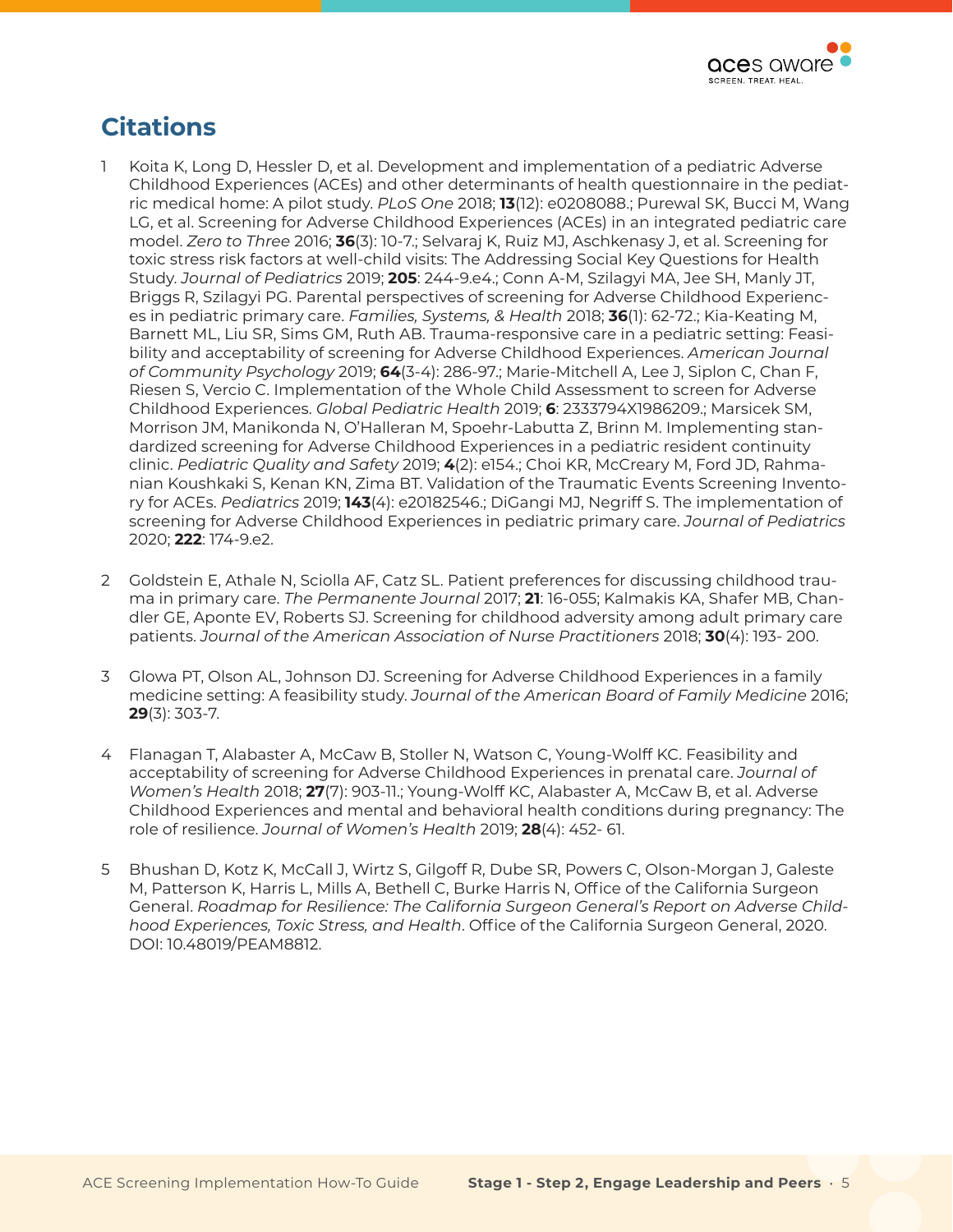

#### **References**

American Academy of Family Physicians. CDC: Preventing ACEs May Mitigate Chronic Health Issues. 2019; published online Nov 13. [https://www.aafp.org/news/](https://www.aafp.org/news/health-of-the-public/20191113mmwraces.html) [health-of-the-public/20191113mmwraces.html](https://www.aafp.org/news/health-of-the-public/20191113mmwraces.html) (accessed Jan 27, 2021).

Bhushan D, Kotz K, McCall J, Wirtz S, Gilgoff R, Dube SR, Powers C, Olson-Morgan J, Galeste M, Patterson K, Harris L, Mills A, Bethell C, Burke Harris N, Office of the California Surgeon General. *Roadmap for Resilience: The California Surgeon General's Report on Adverse Childhood Experiences, Toxic Stress, and Health*. Office of the California Surgeon General, 2020. DOI: 10.48019/PEAM8812.

Choi KR, McCreary M, Ford JD, Rahmanian Koushkaki S, Kenan KN, Zima BT. Validation of the Traumatic Events Screening Inventory for ACEs. *Pediatrics* 2019; **143**(4): e20182546.

Conn A-M, Szilagyi MA, Jee SH, Manly JT, Briggs R, Szilagyi PG. Parental perspectives of screening for Adverse Childhood Experiences in pediatric primary care. *Families, Systems, & Health* 2018; **36**(1): 62-72.

Damschroder LJ, Aron DC, Keith RE, Kirsh SR, Alexander JA, Lowery JC. Fostering implementation of health services research findings into practice: a consolidated framework for advancing implementation science. *Implementation Science* 2009; **4**:50. doi:10.1186/1748-5908-4-50

DiGangi MJ, Negriff S. The implementation of screening for Adverse Childhood Experiences in pediatric primary care. *Journal of Pediatrics* 2020; **222**:174-9.e2.

Flanagan T, Alabaster A, McCaw B, Stoller N, Watson C, Young-Wolff KC. Feasibility and acceptability of screening for Adverse Childhood Experiences in prenatal care. *Journal of Women's Health* 2018; **27**(7): 903-11.

Glowa PT, Olson AL, Johnson DJ. Screening for Adverse Childhood Experiences in a family medicine setting: A feasibility study. *Journal of the American Board of Family Medicine* 2016; **29**(3): 303-7.

Goldstein E, Athale N, Sciolla AF, Catz SL. Patient preferences for discussing childhood trauma in primary care. *The Permanente Journal* 2017; **21**: 16-055.

James T. Gaining Leadership Buy-in for Organizational Change in Health Care. Harvard Medical School Lean Forward blog. 2020; published online Mar 12. [https://leanforward.hms.harvard.edu/2020/03/12/gaining-leadership-buy-in-for](https://leanforward.hms.harvard.edu/2020/03/12/gaining-leadership-buy-in-for-organizational-change-in-health-care/)[organizational-change-in-health-care/](https://leanforward.hms.harvard.edu/2020/03/12/gaining-leadership-buy-in-for-organizational-change-in-health-care/) (accessed Jan 27, 2021).